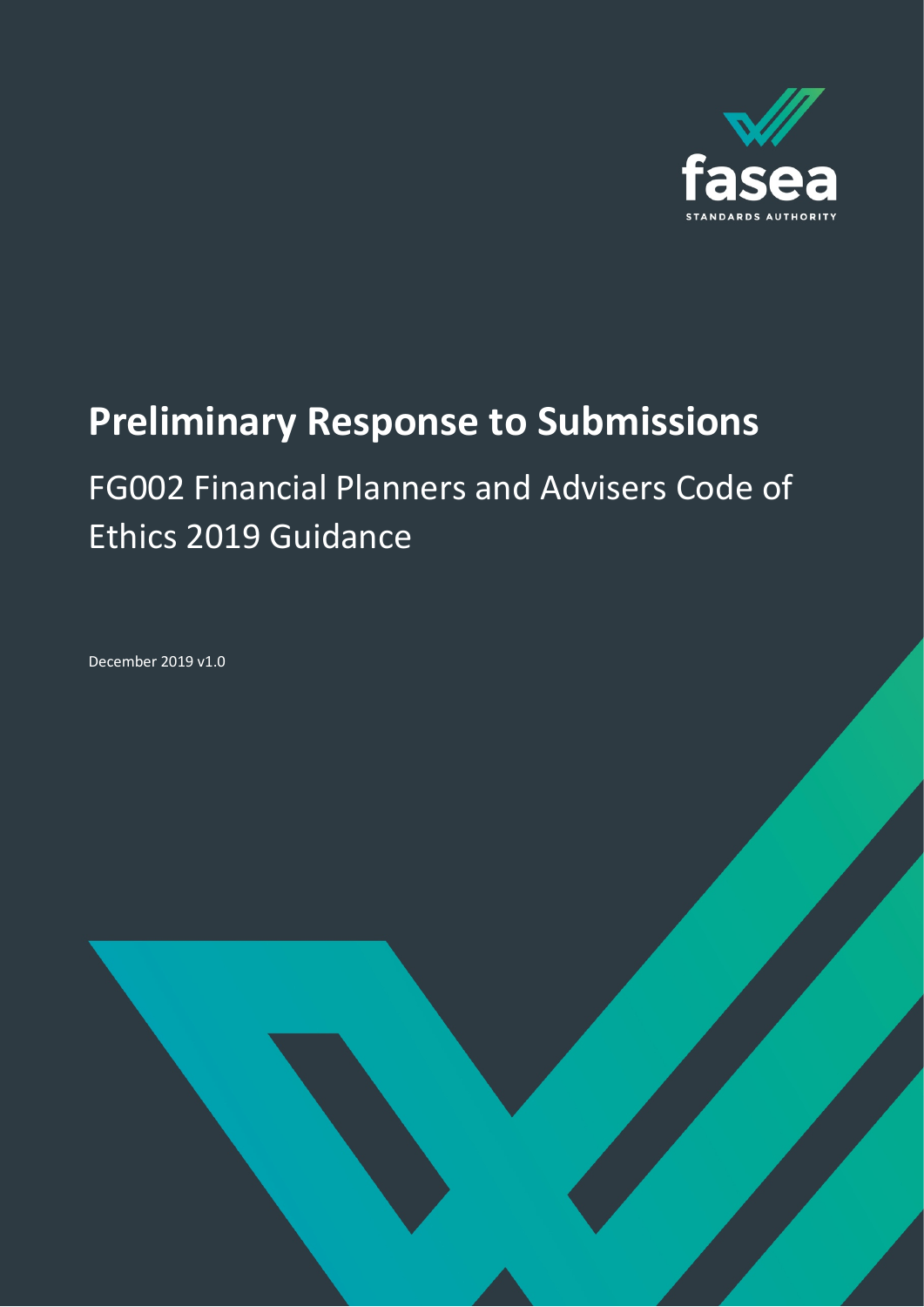Disclaimer and copyright .

While FASEA endeavours to ensure the quality of this publication, it does not accept any responsibility for the accuracy, completeness or currency of the material included in this publication, to the extent permitted by law, will not be liable for any loss or damage arising out of any use of, or reliance on, this publication.

© Financial Adviser Standards and Ethics Authority (FASEA)

This work is licensed under the Creative Commons Attribution 3.0 Australia Licence (CCBY 3.0).

This licence allows you to copy, distribute and adapt this work, provided you attribute the work and do not suggest that FASEA endorses you or your work. To view a full copy of the terms of this licence, visit www.creativecommons.org/licenses/ by/3.0/au/ .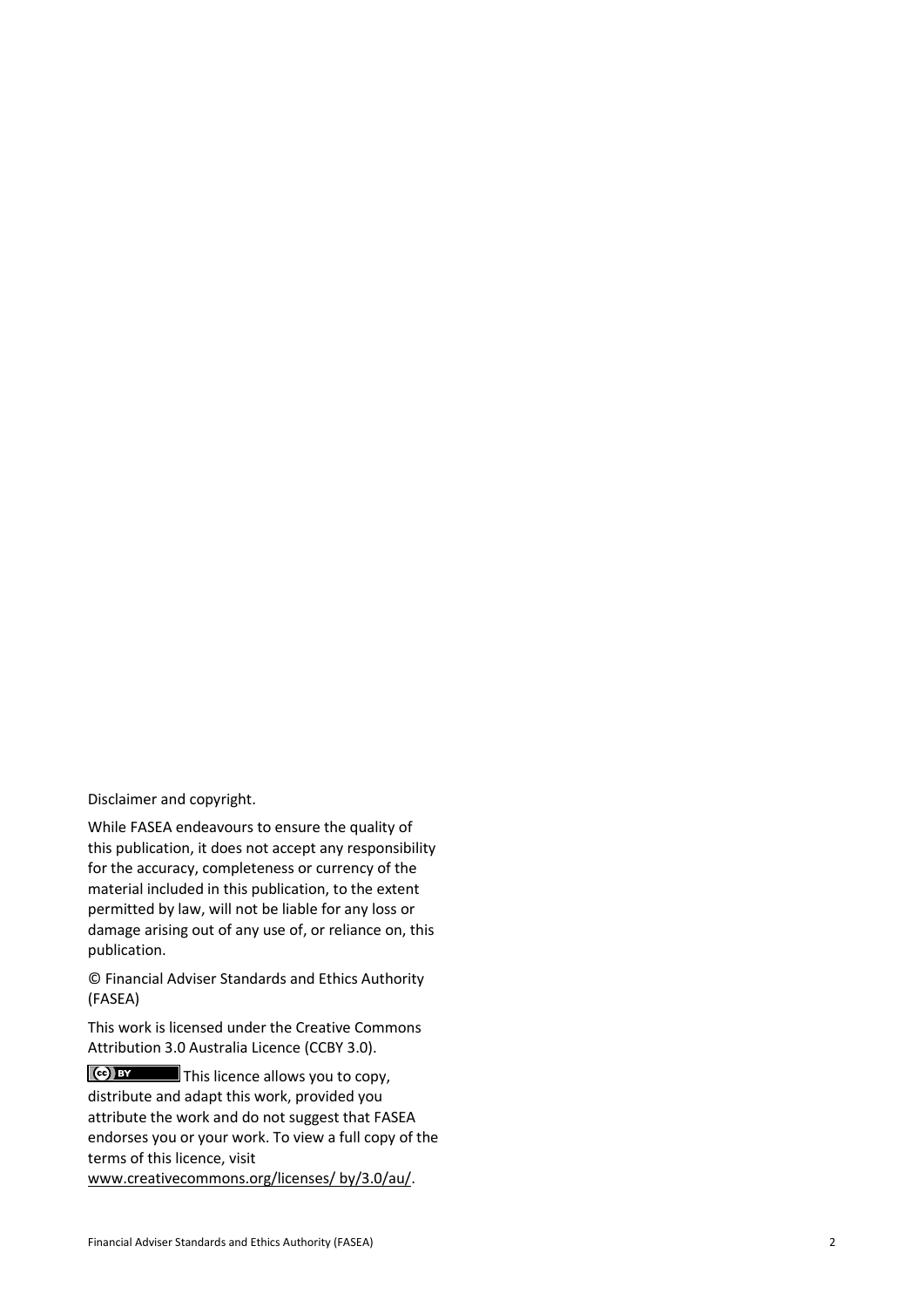# **Contents**

| Theme 5: Clarifying Application of the Code to Forms of Advice Beyond Personal Advice on Retail |  |
|-------------------------------------------------------------------------------------------------|--|
|                                                                                                 |  |
|                                                                                                 |  |
|                                                                                                 |  |
|                                                                                                 |  |
|                                                                                                 |  |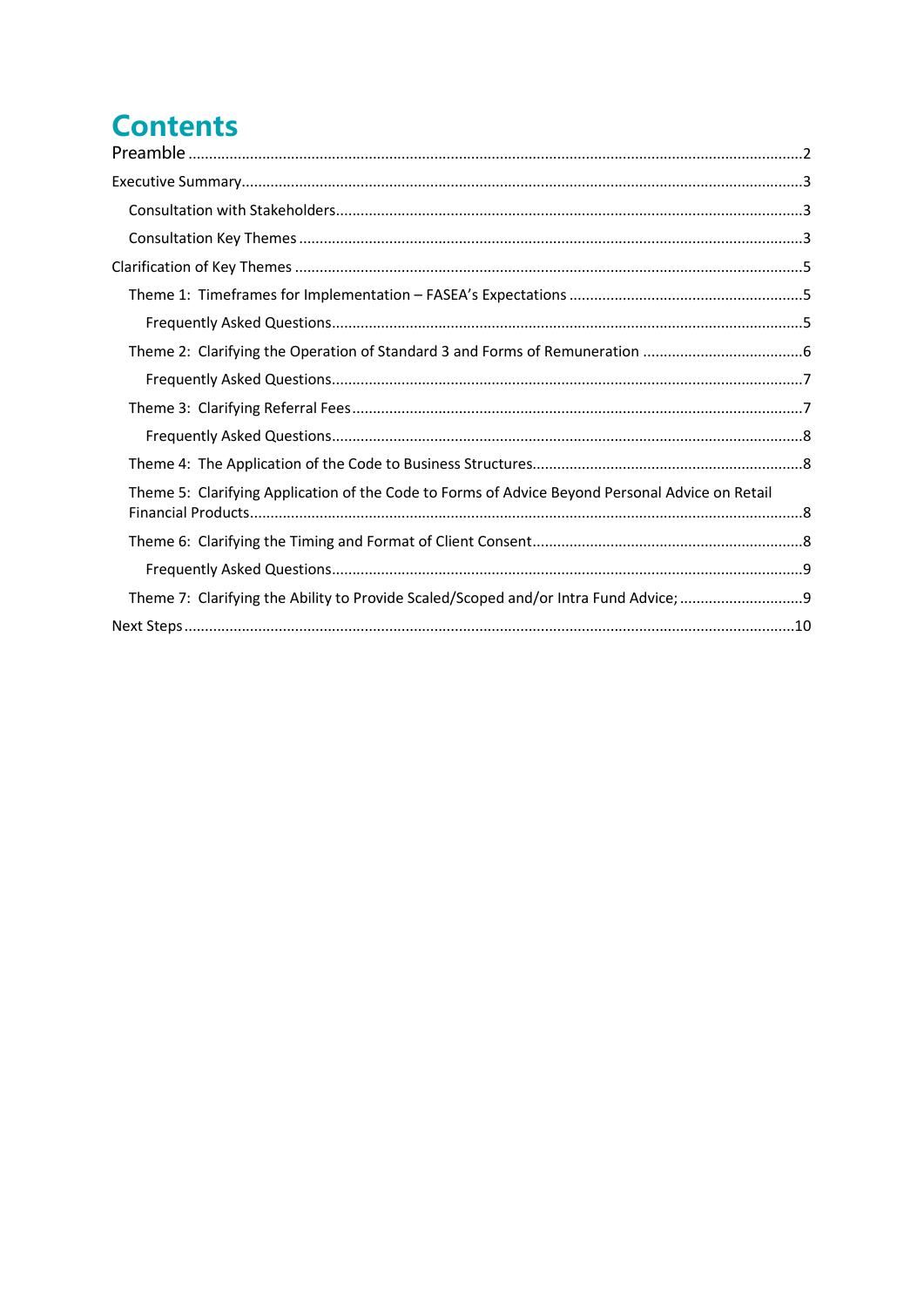# <span id="page-3-0"></span>**Preamble**

FASEA has completed its broad stakeholder consultation on its initial FG002 Financial Planners and Advisers Code of Ethics 2019 Guidance document (the guidance).

Consultation briefings on the guidance commenced post its release on 18 October 2019 and included a series of stakeholder representative sessions held in November and December 2019.

This response paper sets out FASEA's initial response to the feedback received both at the 2019 consultation briefings and through written submissions.

This response paper and the guidance are available on FASEA's website at: [https://www.fasea.gov.au/code](https://www.fasea.gov.au/code-of-ethics-guidance/)[of-ethics-guidance/](https://www.fasea.gov.au/code-of-ethics-guidance/).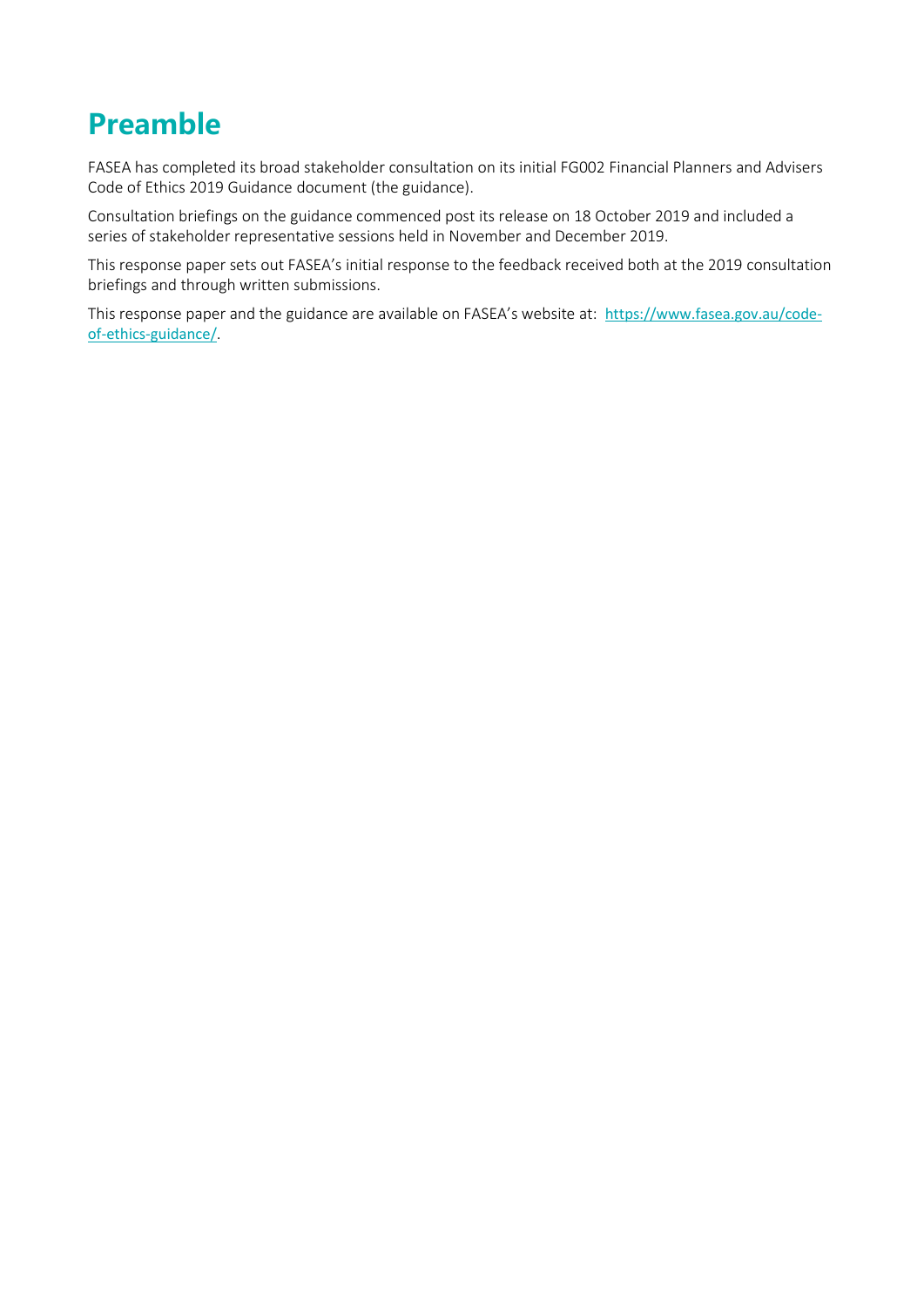## <span id="page-4-0"></span>**Executive Summary**

FASEA has completed the first round of consultation on the guidance document. The aim of the consultation was to:

- Receive feedback on practical elements of the Financial Planners and Advisers Code of Ethics 2019 (the Code);
- Communicate and explain the integrated nature of the Code; and
- Receive feedback on the guidance document.

This paper provides FASEA's initial response to feedback received through consultation. Further detailed response will be provided in 2020 as FASEA works to further engage and consult with stakeholders to facilitate consistent and effective understanding and implementation of the Code.

## <span id="page-4-1"></span>**Consultation with Stakeholders**

Consultation on the guidance commenced in October 2019 post the release of the guidance. A series of stakeholder representative consultation briefing sessions with education providers, licensees, consumer bodies, industry associations and regulators were held throughout November and December 2019. The sessions had active participation and provided valuable feedback.

Over the consultation period, FASEA received 26 written submissions and more than 100 stakeholder representatives attended the consultation briefings.

FASEA issues this document as the first in a series of responses to provide clarification on interpretation and application of the Code and to clarify questions raised by stakeholders during the consultation period.

## <span id="page-4-2"></span>**Consultation Key Themes**

There has been general support for the introduction of a Code of Ethics to help raise standards of behaviour, but also a desire for additional guidance to help advisers:

- interpret and understand the application of the Code; and
- address concerns regarding the ability of advisers to comply with its provisions from 1 January 2020 and possible regulatory implications.

The feedback provided from stakeholders during the consultation period highlighted some consistent themes of concern in complying with the Code from 1 January 2020 on which stakeholders are seeking clarity from FASEA. These are summarised below:

- 1. Implementation timeframe for full compliance by 1 January 2020 is seen as unreasonable and does not allow sufficient time to amend business models. Clarification is sought regarding FASEA's expectations of licensees and advisers in the period leading up to the formation of the single disciplinary body;
- 2. Clarifying the operation of Standard 3 and the Code more broadly to assist advisers in assessing actual conflicts of interest;
- 3. Referral fees greater clarity requested on what fees are banned (including referral fees directly to/from advisers versus referral fees received/paid by the business);
- 4. Clarifying the application of the Code to business structures and fee models of businesses under which advisers are employed;
- 5. Clarifying the application of the Code to forms of advice beyond personal advice on retail products (including wholesale and general advice);
- 6. Client consent clarity on what is required specifically regarding existing clients (what is "if required" and "as soon as practicable"– Standard 7);
- 7. Clarifying the ability to provide scaled/scoped and/or intra fund advice;
- 8. Clarifying perceived inconsistencies between the Code legislative instrument, explanatory statement and the guidance (specifically related to Standard 3);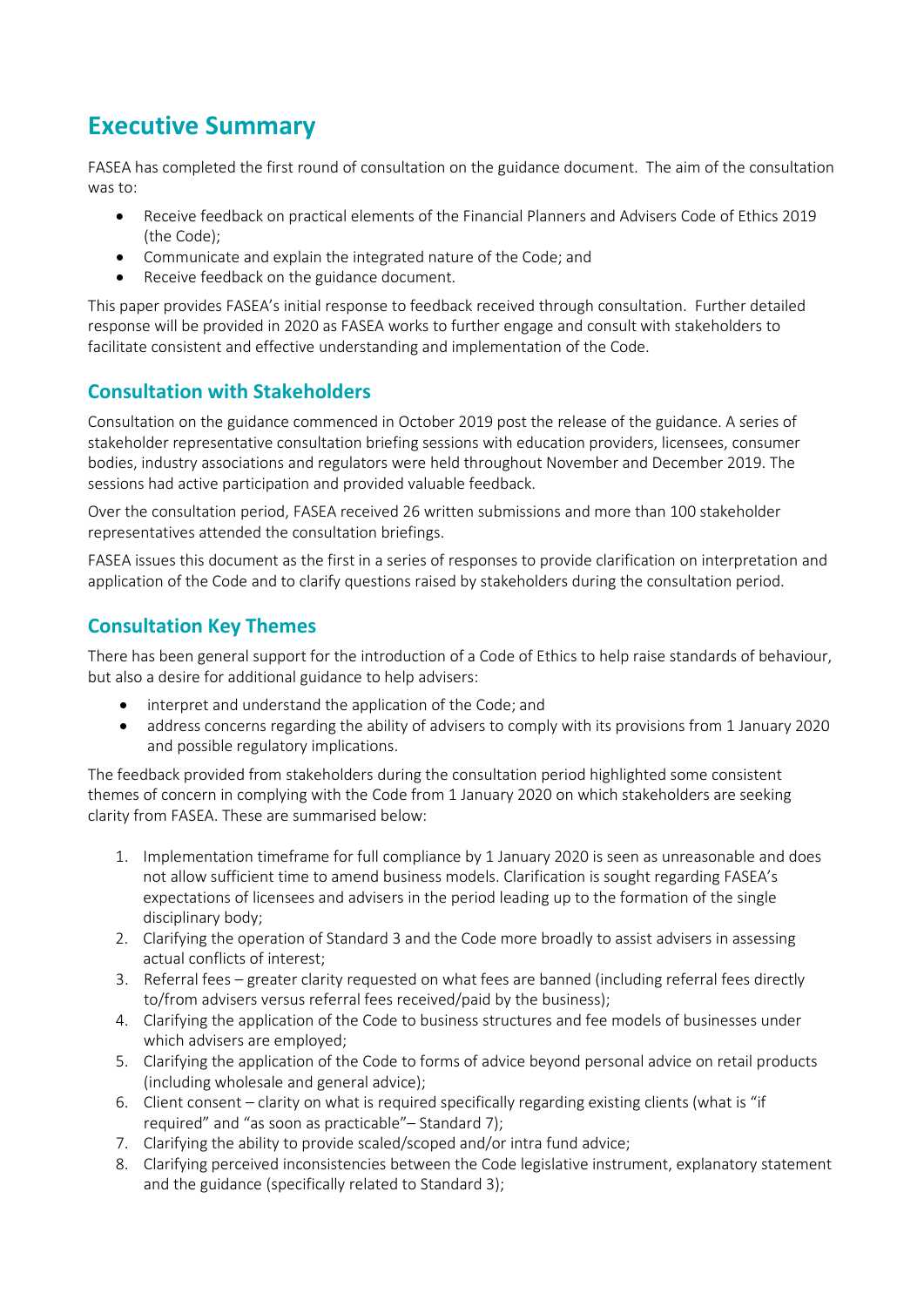- 9. Clarification or feedback on specific examples contained in the guidance and requests for additional examples providing positive case studies to demonstrate behaviour that would satisfy the Code requirements;
- 10. Requests for a Glossary of Definitions for specific key terms to be added to the guidance/Code; and
- 11. Requests to publish submissions on the FASEA website.

The following section provides FASEA's initial responses to key issues  $1 - 7$  above as prioritised by stakeholders. Additional engagement with key stakeholders will continue in early 2020 to continue to clarify issues  $1 - 7$ , to provide responses for key issues  $8 - 11$  above and to identify any further matters for clarification in the lead up to the enforcement of the Code following implementation of the single disciplinary body.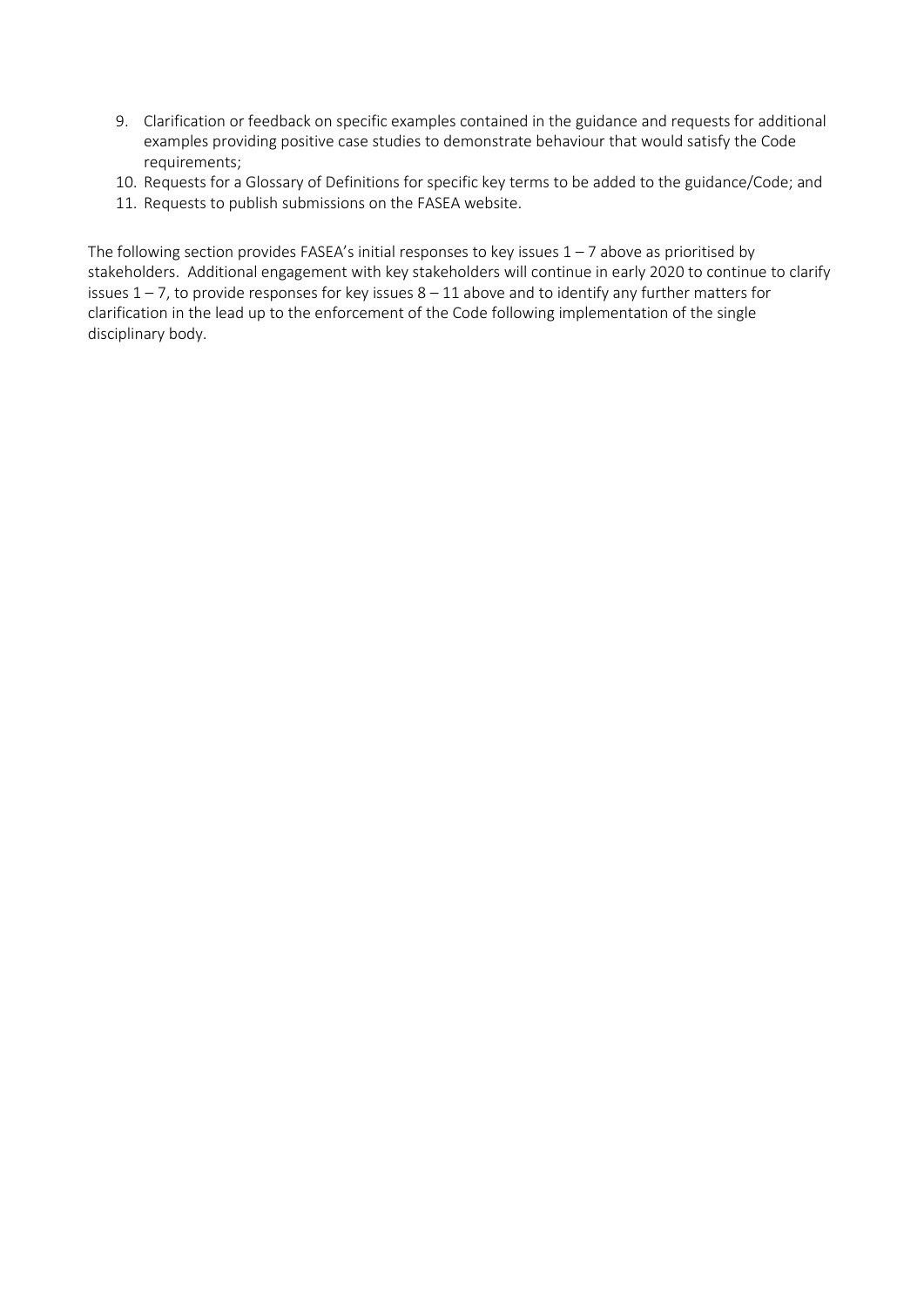# <span id="page-6-0"></span>**Clarification of Key Themes**

## <span id="page-6-1"></span>**Theme 1: Timeframes for Implementation – FASEA's Expectations**

Many stakeholders raised concerns regarding the requirement for full compliance with the Code by 1 January 2020. Stakeholders highlighted that they were concerned that they may have insufficient time to amend business models ahead of the 1 January 2020 commencement date of the Code.

FASEA understands the concern expressed by stakeholders regarding the ability to amend practices/business models by 1 January 2020.

The implementation of any new standard involves a period of assessing the current level of compliance and taking steps to implement necessary changes over a reasonable timeframe. FASEA, under its legislative remit, is not able to make changes to the timeframe for compliance with the Code, nor is FASEA able to monitor compliance with the Code.

FASEA considers the approach outlined by ASIC [\(link\)](https://www.afca.org.au/news/media-releases/afca-approach-to-adviser-conduct-obligations/) and AFCA (link) while the single disciplinary body is being brought into operation is appropriate and will allow implementation to occur in a considered and consultative manner.

FASEA suggests that advisers may wish to use this period to step back and assess how they stand against the Code Values and Standards. Where changes are required to be made, the ASIC and AFCA approaches should enable a considered approach to implementation.

#### <span id="page-6-2"></span>**Frequently Asked Questions**

1. As a Licensee, what measures do I need to take to ensure my advisers are complying with the Code of Ethics from 1 January 2020?

Answer: Refer to ASIC's communication on the 26 November 2019 [\(link\)](https://asic.gov.au/about-asic/news-centre/find-a-media-release/2019-releases/19-319mr-asic-outlines-approach-to-advice-licensee-obligations-for-the-financial-adviser-code-of-ethics/), detailing ASIC's expectations of Licensees in ensuring their advisers are complying with the Code of Ethics from 1 January 2020. This approach will allow time required for any business model changes.

2. As a Financial Adviser, what evidence will I need to provide ASIC to ensure I'm not breaching the Code?

Answer: FASEA encourages you to consult with your Licensee regarding record keeping aligned with meeting the requirements of the Code.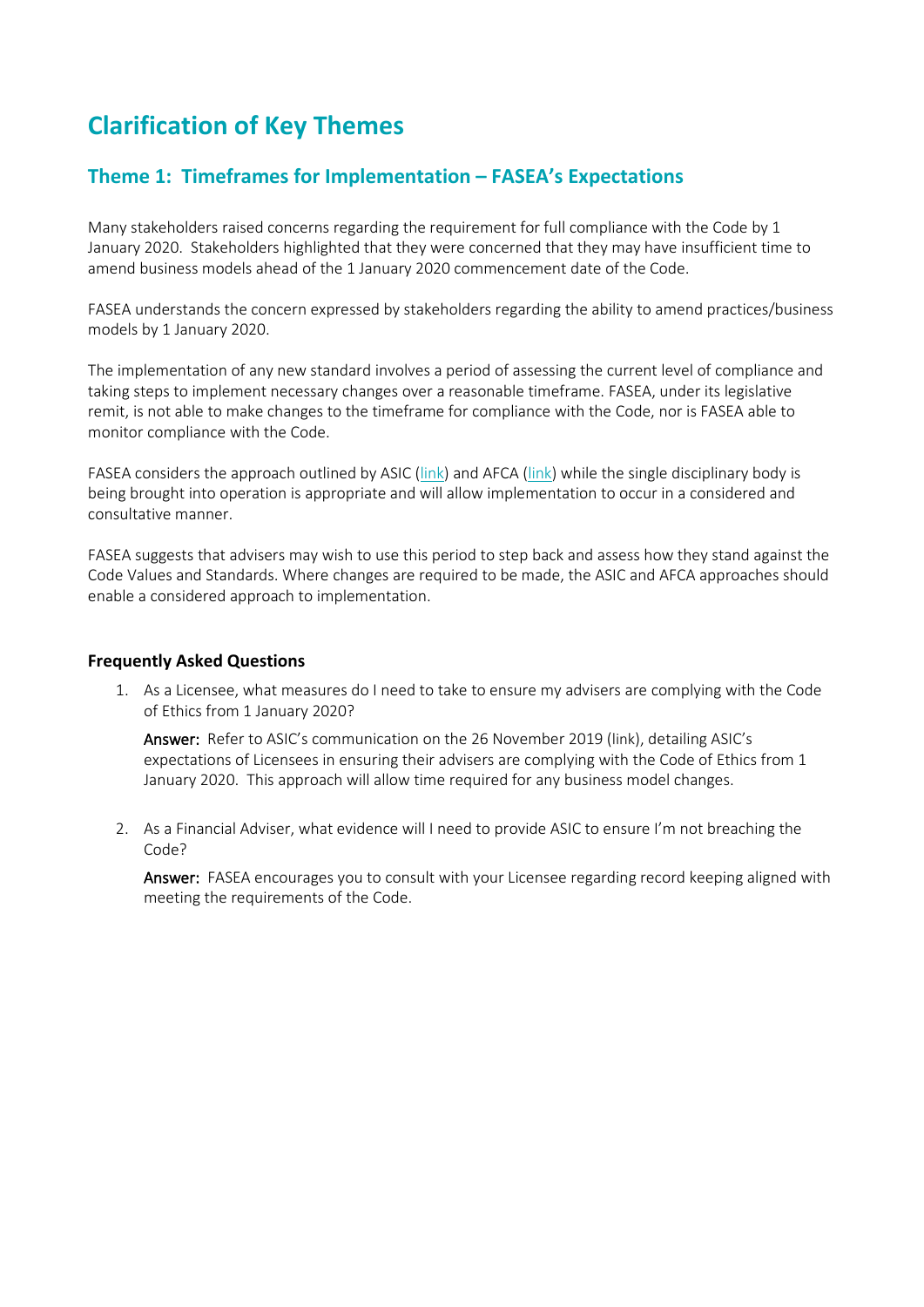## <span id="page-7-0"></span>**Theme 2: Clarifying the Operation of Standard 3 and Forms of Remuneration**

The majority of stakeholders raised concerns with Standard 3 highlighting that the intention of the Code is inconsistent with the existing Corporations Law which contemplates the ability to "manage" and/or "disclose" conflicts rather than not acting where there is a conflict. Some stakeholders believed that Standard 3 is not practical to implement.

Standard 3 of the Code is concerned with an actual conflict between duties advisers owe their client and any personal interest they have or an actual conflict between duties they owe their client and duties they owe another individual or organisation. This requires advisers to make a professional assessment as to whether their personal interests or other duties are incompatible or at variance with the interests of, and duties owed to their client. The Code requires advisers in making an assessment of conflict to ensure that, before giving advice, they have met all the ethical values and standards contained in the Code in order to confirm they have put the client's interest before any personal interest or other interests. The adviser must remain alert to changes in facts and circumstance that could affect this assessment and continue to assess conflicts during their advice relationship.

The Code does not seek to ban particular forms of remuneration, nor does it determine that particular forms of remuneration would always be an actual conflict.

The guidance addresses the intent of the Standard and notes that advisers will not breach Standard 3 merely by being a duly remunerated employee of an entity that lawfully provides retail financial advice and services, provided the provision of that advice and services are in the best interests of the client and comply with the other provisions of the Code.

In assessing whether an adviser has an actual conflict, advisers need to consider their remuneration in the context of the whole of the Code and satisfy themselves that this remuneration does not impact their ability to provide advice that meets the provisions of the Code including that:

- the advice is in the best interests of the client;
- the fees and charges (regardless of type) are fair and reasonable and represent value for the client and are fully understood by the client;
- the client understands the benefits, costs and risks of the recommendations made; and
- the advice and fee structure are appropriate for the client.

In the case of Standard 3, the 'standard of judgement' is one commonly applied in Australian Law and is consistent with that applied in other professions (including by the Australian Professional and Ethics Standards Board which recently adopted the same test).

An adviser needs to consider and assess whether: a disinterested or unbiased and reasonable person, in possession of all the facts, could reasonably conclude that an arrangement or benefit could induce the adviser to act other than in their client's best interest.

An arrangement that fails that test is in breach of Standard 3. Otherwise, arrangements are permitted whatever their specific form.

The reliance on the professional judgement of advisers in interpreting the Code is in line with modern best practice in many professions and FASEA considers this approach to conflict to be realistic, practical and in line with community expectations.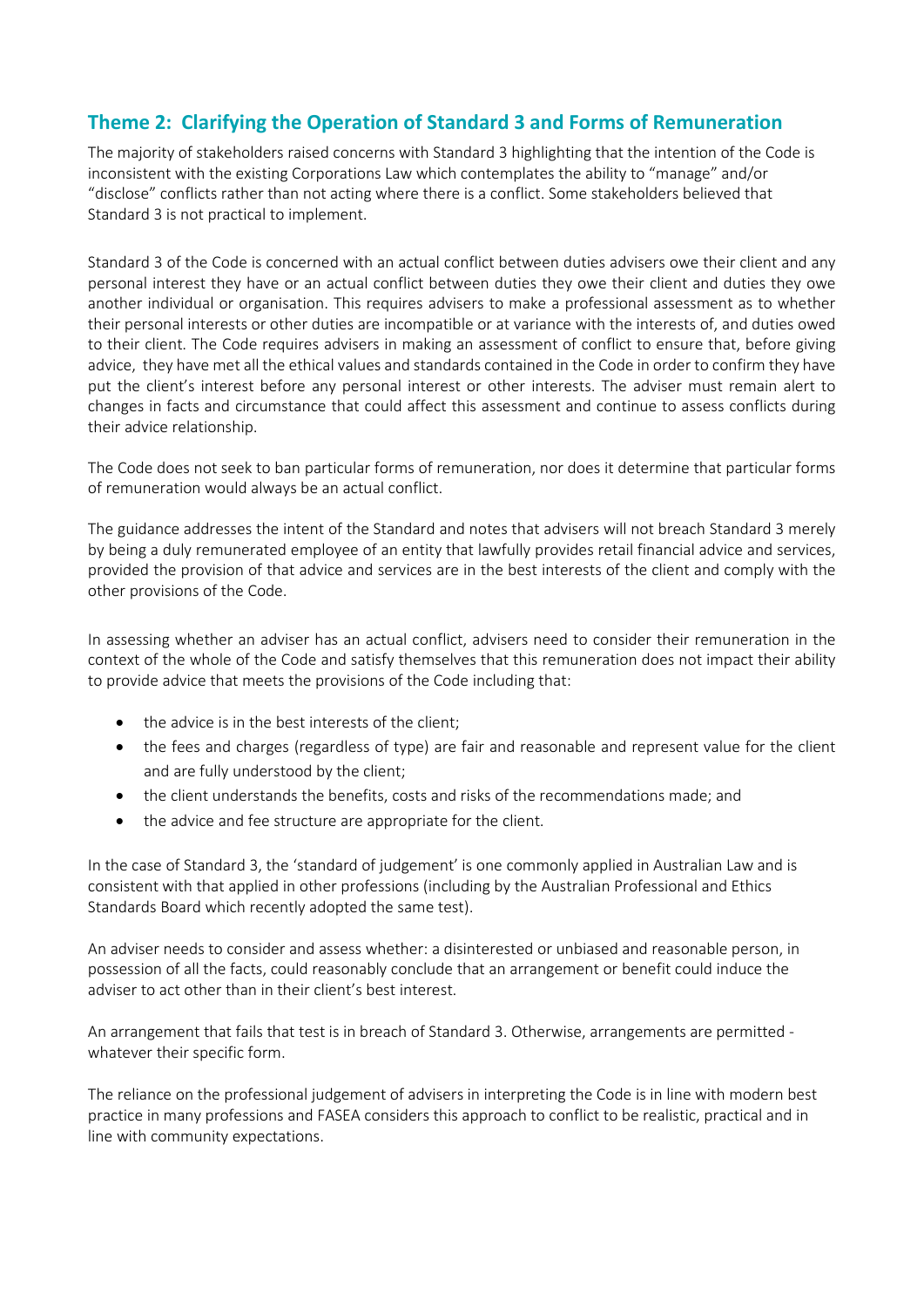#### <span id="page-8-0"></span>**Frequently Asked Questions**

1. As an adviser specialising in insurance advice, I receive commissions for the advice I provide my clients. Is this conflicted and will I breach the Code of Ethics?

Answer: Insurance commissions are explicitly allowed by law and may be an acceptable form of remuneration for advice. In the context of a specific client situation, an adviser before acting for the client would need to satisfy themselves that they do not have an actual conflict by for example demonstrating the following:

- The advice and product recommendation is in the best interests of the client;
- The commission received is fair and reasonable and represents value for the client and is fully understood by the client;
- The client understands benefits, costs and risks of the insurance advice;
- The advice and fee structure are appropriate for the client; and
- A disinterested or unbiased person, in possession of all the facts, would reasonably conclude that the remuneration would not lead the adviser to prefer the interests of someone (including their own) over the client's best interest.
- 2. As an adviser specialising in stockbroking, I receive brokerage fees for the advice I provide my clients. Is this conflicted and will I breach the Code of Ethics? Answer: Brokerage fees are generally an allowable form of remuneration for advice on shares. In the context of a specific client situation, an adviser before acting for the client would need to satisfy themselves that they do not have an actual conflict by for example demonstrating the following:
	- The advice and product recommendation is in the best interests of the client;
	- The brokerage fee is fair and reasonable and represents value for the client and is fully understood by the client;
	- The client understands benefits, costs and risks of the share advice;
	- The advice and fee structure are appropriate for the client; and
	- A disinterested or unbiased person, in possession of all the facts, would reasonably conclude that the remuneration would not lead the adviser to prefer the interests of someone (including their own) over the client's best interest.

#### <span id="page-8-1"></span>**Theme 3: Clarifying Referral Fees**

Many industry stakeholders sought clarity on when referral fees are banned, specifically in relation to adviser and/or Licensee existing third party referral arrangements and where the referral arrangements are for services that are non-financial products as defined in the Corporations Act 2001, e.g. accounting, mortgage broking, health programs.

Standard 7 notes, unless expressly permitted by the Corporations Act, the adviser may not receive any benefits in connection with acting for a client that derive from a third party other than their principal.

FASEA confirms that referrals to specialists or other professionals are acceptable. However, Financial Advisers cannot receive referral fees directly from a third party for advice and services provided to their client, even if these are non-financial products.

Standard 7 and the Code in general apply only to relevant providers (financial advisers), they do not apply to the broader business structures which employ those advisers. Referral arrangements through those broader business structures are not governed by the Code.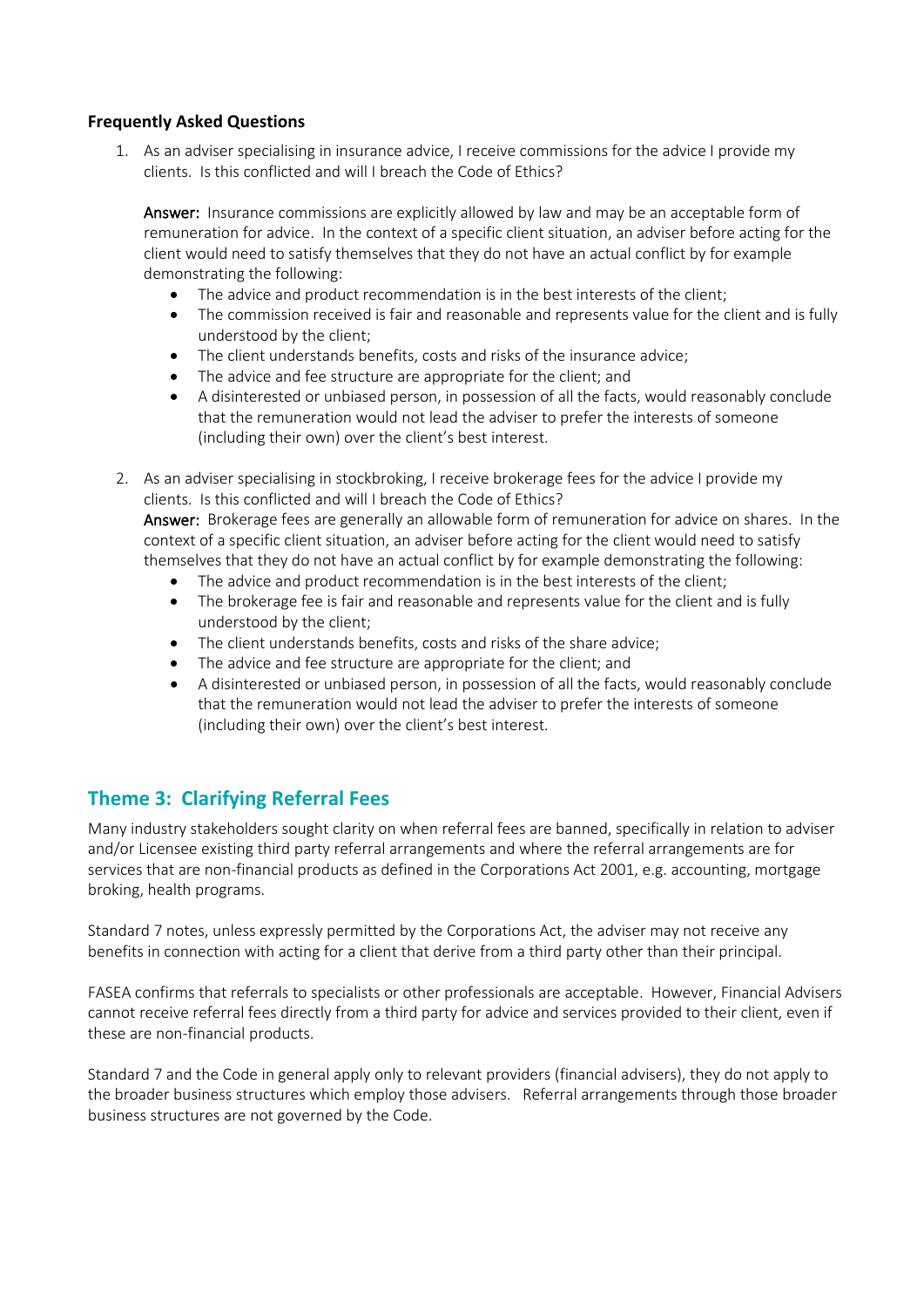#### <span id="page-9-0"></span>**Frequently Asked Questions**

1. As an adviser I have a referral arrangement with a Mortgage Broker. I refer my financial advice clients to the Mortgage Broker when my clients need help with their mortgage or any new loans. In return the Mortgage Broker gives me a \$500 payment from the commission he receives for the loan/mortgage. Given this is not a financial product that is affected by the Code can I still receive this fee?

Answer: Referral fees received from a third party directly to the adviser will breach the Code of Ethics.

2. As a Licensee or Corporate Authorised Representative (CAR), I have contractual referral arrangements with third parties which will be difficult to change before 1 January 2020. Will my advisers breach the Code until these arrangements have been changed?

Answer: Licensee arrangements fall outside the Code and will not be required to change as they are not subject to the Code provisions. However, if the structure of these referral arrangements negatively impacts on the ability of relevant providers to meet their obligations under the Code, FASEA would expect that they be reviewed and amended.

Where the adviser's remuneration is related to the referral fee received via the Licensee structure or CAR and is paid directly to the adviser, the adviser will need to demonstrate compliance with the Code in the same manner as any other form of remuneration received.

#### <span id="page-9-1"></span>**Theme 4: The Application of the Code to Business Structures**

Many industry stakeholders raised concern regarding the impact of the Code on their business structure and sought clarification on how the Code would apply to their business structure.

By law, the Code applies to relevant providers only. It does not apply to the broader business entity. The provisions of the Code, therefore, do not apply to the broader business entities within which relevant providers work. However, if the structure of these business entities negatively impacts on the ability of relevant providers to meet their obligations within the Code, FASEA would expect that they be reviewed and amended.

#### <span id="page-9-2"></span>**Theme 5: Clarifying Application of the Code to Forms of Advice Beyond Personal Advice on Retail Financial Products**

Some industry stakeholders sought clarification as to whether general advice and advice to wholesale clients is captured by the Code.

The Code is a compulsory Code of Ethics for all Financial Advisers and Provisional Financial Advisers when providing personal financial advice and services to retail clients. It does not apply to other forms of advice.

#### <span id="page-9-3"></span>**Theme 6: Clarifying the Timing and Format of Client Consent**

Many industry stakeholders sought additional clarity in relation to receiving client consent, specifically in terms of which clients are classified as existing clients. This included the need for consent and the format and timing of the consent.

Standard 4 and 7 note that *"if required, in the case of an existing client, consent should be obtained as soon as practicable after the Code commences"*.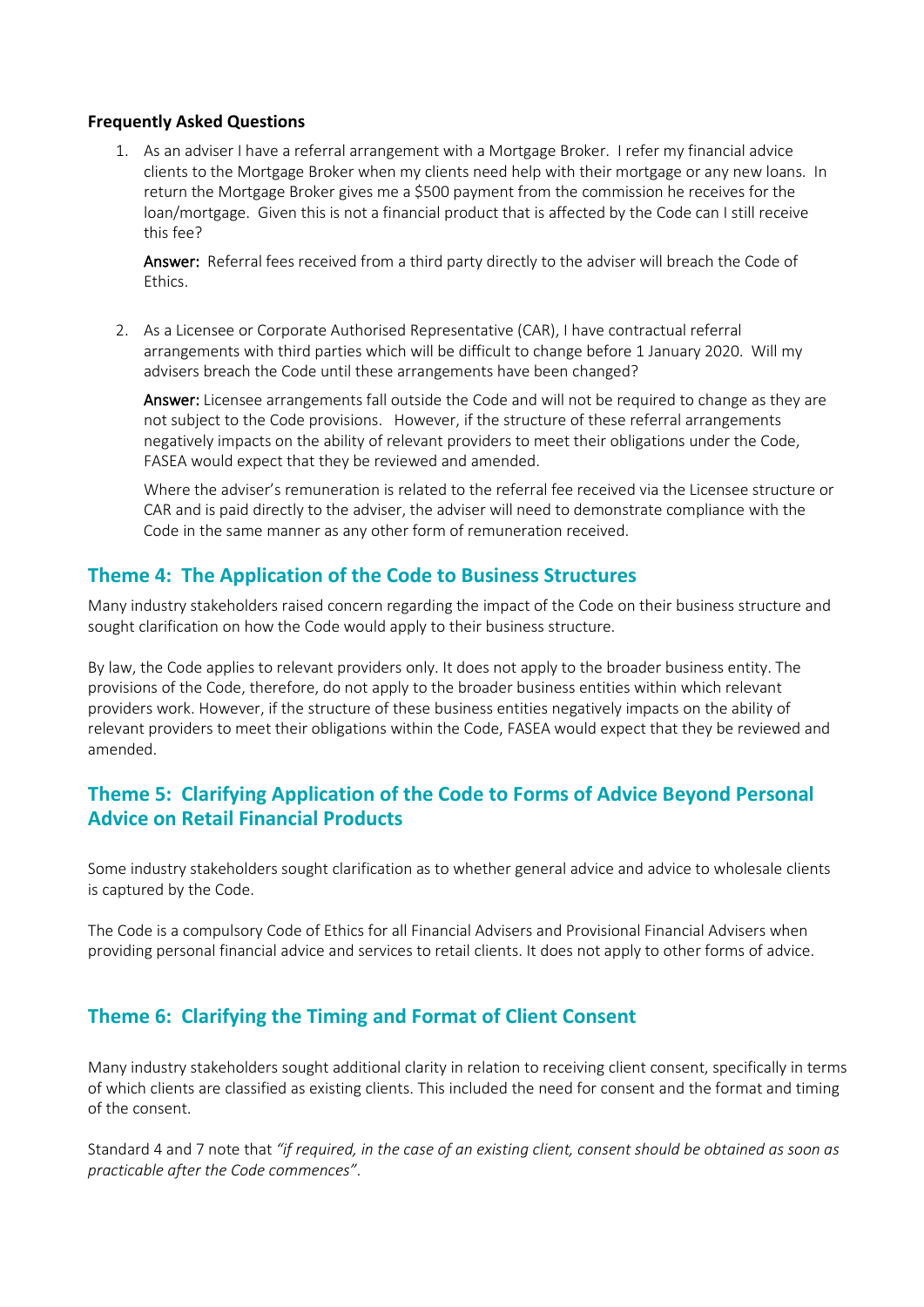There are two components to this Standard. The first part is "if required". If an adviser has already received the clients free, prior and informed consent, Standard 4 and 7 have been met. If they haven't, they will need to work out a practicable timeframe to do so. This will be influenced by a number of factors including number of clients, next scheduled contact etc.

#### <span id="page-10-0"></span>**Frequently Asked Questions**

1. As an adviser, I have, over the course of 2018, contacted my existing clients as the renewal of their Ongoing Service Agreement was required. Do I need to re-contact these clients after 1 January 2020 to seek their consent again?

Answer: An adviser who has recently received consent from the existing client for the service and fees they will be paying, does not need to re-contact the client to receive consent post 1 January 2020. The next renewal period is sufficient.

2. As an adviser, I have existing clients who I do not regularly contact where I continue to receive commission. These clients are grandfathered pre the FOFA requirements. Do I need to contact them after 1 January 2020 to seek their consent?

Answer: An adviser will need to contact these clients as soon as practicable, to seek their consent post 1 January 2020. Depending on the number of clients that meet this requirement, the adviser is expected to develop a plan that is practicable during 2020.

3. What format is required when obtaining consent from my clients?

Answer: An adviser will need to ensure they receive signed consent from their clients. This may be using existing forms e.g. Ongoing Service Agreement, Initial Service Agreement, Authority to Proceed with Advice, etc. FASEA does not expect that a new form is created to meet this standard.

### <span id="page-10-1"></span>**Theme 7: Clarifying the Ability to Provide Scaled/Scoped and/or Intra Fund Advice;**

Some industry stakeholders raised concerns about the ability of financial advisers to scope or scale the advice as currently permitted by law. Stakeholders particularly raised queries regarding limited authorisations, specialisations and intra fund advice e.g. risk specialists, stockbrokers, SMSF specialists (including accountants).

Limited scope engagement and/or scaled advice can be highly effective in meeting the client's immediate needs. Such limited advice scenarios may include SMSF, insurance, stockbroking, investment and intra-fund advice. The Code is not seeking to prohibit this type of advice.

The adviser must make an assessment whether scoping the advice is in the best interest of the client and it is important the adviser considers the longer-term requirements for the client within the scope of the advice provided e.g. Insurance advice should include confirmation that the client understands the long-term cashflow implications and is expected to have the appropriate funds to pay the premium currently and in the future.

The adviser is not expected to complete a holistic risk assessment for limited scope advice but would be expected to conduct sufficient information gathering to be satisfied the advice is in the client's best interest as it relates to that scope.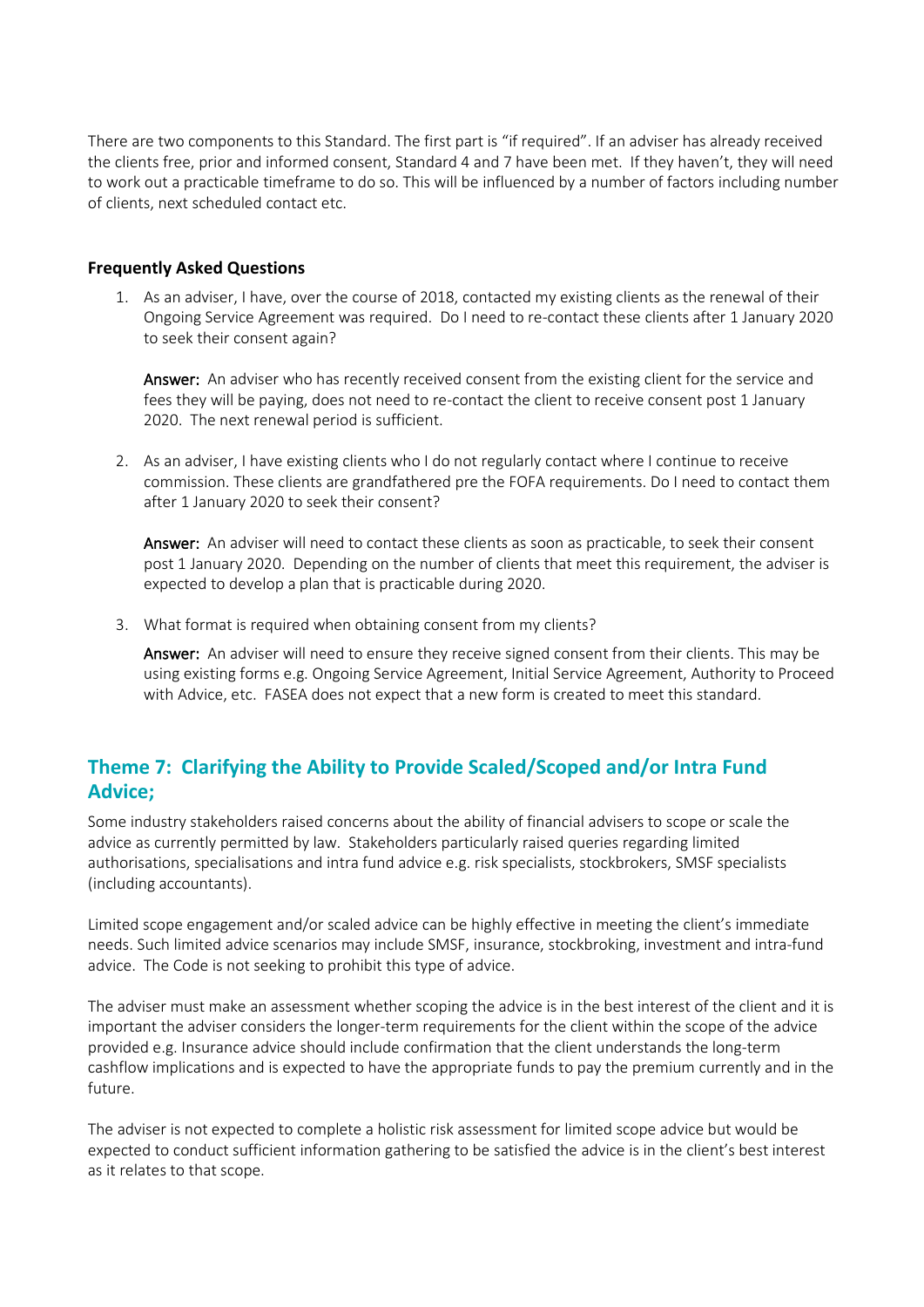## <span id="page-11-0"></span>**Next Steps**

FASEA is committed to considering feedback received during the consultation period on FG002 Financial Planners and Advisers Code of Ethics 2019 Guidance.

FASEA will continue to consult and engage with stakeholders in the lead up to the implementation of the Single Disciplinary Body to promote a consistent implementation of the Code.